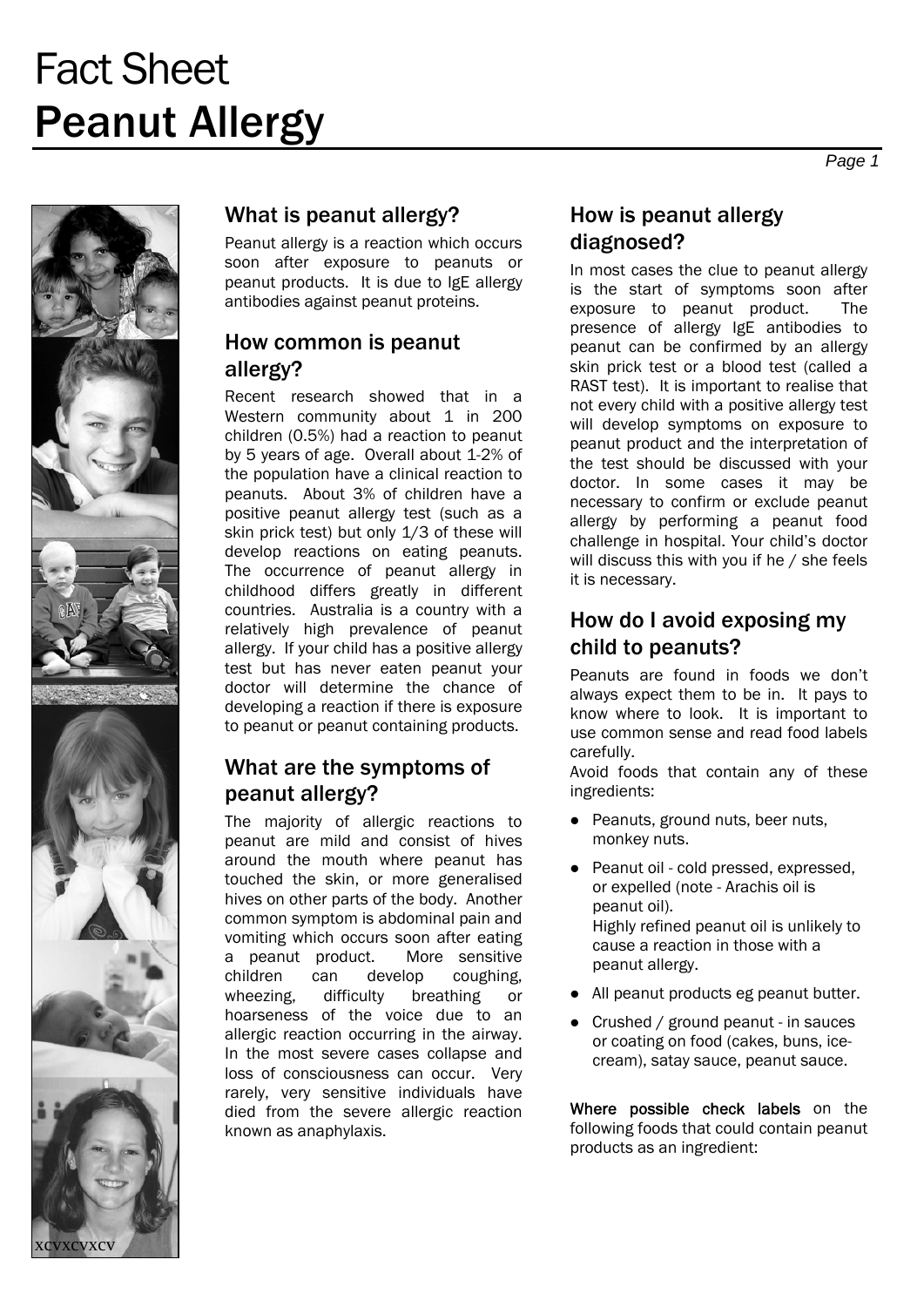# Fact Sheet Peanut Allergy





xcvxcvxcv

Cake

- **Biscuits**
- **Crackers**
- **Pastries**
- Chinese meals
- Ethnic cooking
- Indonesian dishes
- **Kebabs**
- Salad dressing
- Soups
- Spaghetti sauces
- Thai dishes
- **Turkish delight**
- **Breakfast cereals**
- Hydrolysed or textured vegetable protein (HVP & TVP, usually soy)
- **Chocolates**
- Health bars, eg muesli bars
- Ice creams
- Marzipan
- **Nougat**

#### Is peanut oil a risk?

The problem with peanut allergy is the protein but not the oil (fat) in the peanut. In small studies refined peanut oils have been shown to be safe. Cold pressed peanut oil does contain peanut protein and should be avoided. Unfortunately it is often difficult to guarantee that the oil is sufficiently refined to remove all traces of peanut protein. Avoidance of peanut oil is often advised particularly for people who have had the more severe life threatening reactions.

## What about foods with a label that says "may contain traces of peanuts"?

Many foods carry a warning on the label "may contain traces of peanuts". This usually indicates that the food is made in a facility that also makes a food containing peanuts, however the food

may not contain peanut. Discuss what to do about these foods with your doctor.

# Does my child need to avoid other types of nuts?

Often children may have a reaction to a number of different types of nuts. Different nuts are also often checked when doing skin prick tests. Your doctor may advise your child to avoid all types of nuts depending on your child's test results, type of reaction and family history. It is important to discuss this with your child's doctor. Contamination may occur within processing plants where different types of nuts are processed. Avoidance of all nuts is usually the safest line of action.

## What is an EpiPen?

EpiPen is an emergency device which injects a dose of adrenaline into the muscle just under the skin. It is used to treat severe reactions to peanut product. The drug adrenaline reverses the severe allergic reaction and can be lifesaving. Anapen is another brand of automatic adrenaline injector.

#### Should my child carry an EpiPen?

All allergists agree that children who have had a serious reaction to peanut with involvement of the breathing passages should have an EpiPen. The need for other children to have an Epipen depends on a number of factors which should be discussed with your doctor. If you have an EpiPen it is very important that you understand how to use it and that you have a written Anaphylaxis Action Plan provided by your doctor.

# Can my child grow out of peanut allergy?

In most children (80%) with peanut allergy under 5 years of age, the allergy will continue into later childhood.

*Page 2*